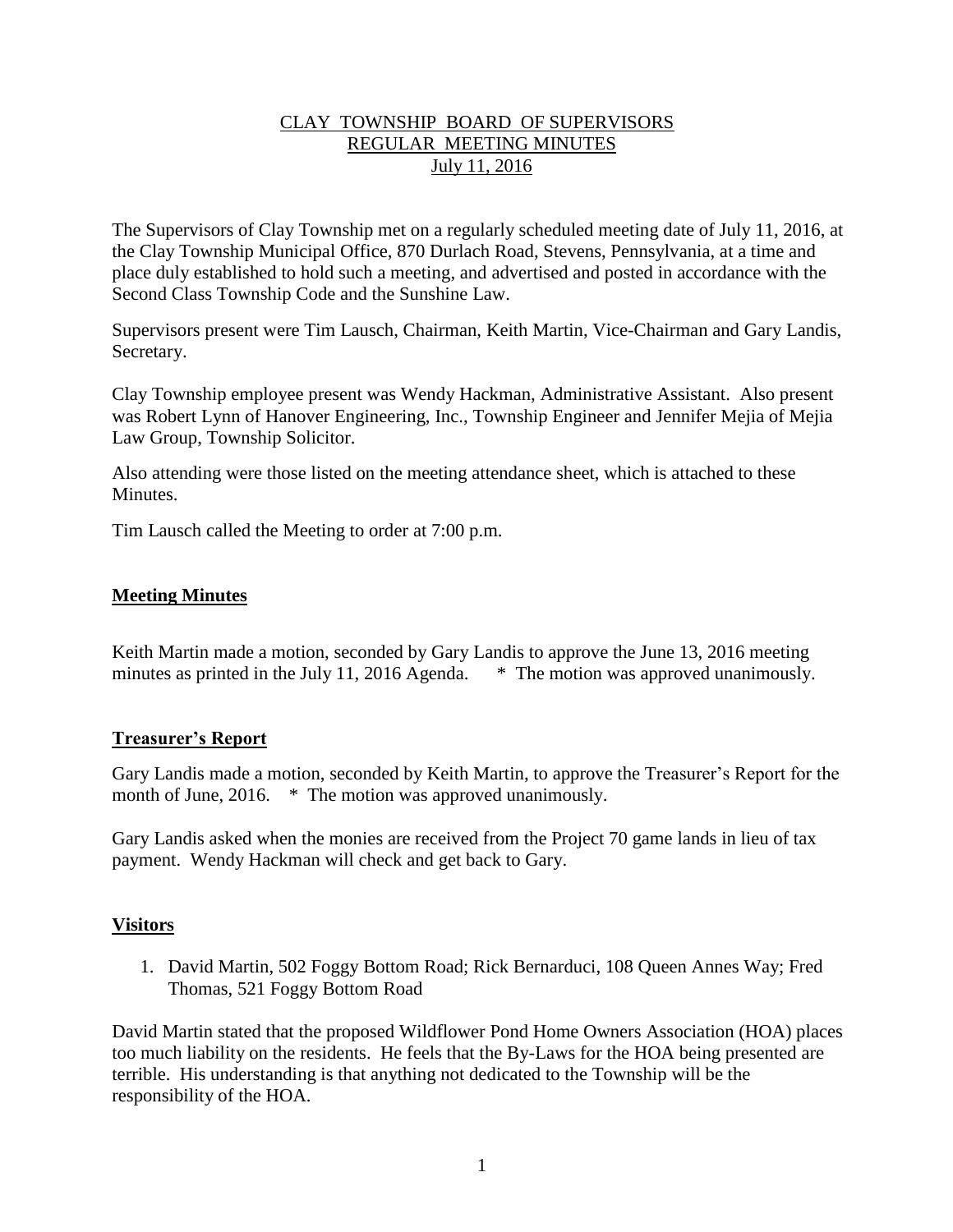Jennifer Mejia stated that the concerns regarding the formation of the HOA are between developer and home owner and that the Township is in a difficult position and does understand the frustrations of the home owner's.

David Martin asked why the Township accepted the Wildflower Pond HOA By-Laws when they were written over 16 years ago?

Jennifer Mejia stated that the Township would be happy to address the resident's concerns but, would like to have them in writing so they can be properly reviewed and answered.

David Martin said he doesn't have time to write down his concerns. He feels they are getting no representation for their tax dollars. He stated that he feels the By-Laws are written to protect the Developer. He said there are several sink holes in the retention basin that would be passed along to the HOA. He said that the commercial lot would become the responsibility of the HOA the way the By-Laws are written.

Jennifer Mejia stated that if Mr. Martin could document his concerns, the Township would be better able to address them.

David Martin asked Jennifer Mejia to document his concerns at this meeting.

Jennifer Mejia agreed to document a list of concerns regarding the formation of the HOA in Wildflower Pond and get back to the residents.

The below questions were asked by Mr. Martin:

- 1. Was the Developer's Attorney given a letter that the sidewalks in Wildflower Pond are acceptable and no other improvements would need to be make?
- 2. How can a Board be elected prior to the HOA being formed?
- 3. Is there a statute of limitations for the HOA being formed?
- 4. What other HOA is in place and collects fees?
- 5. Can Developer's Attorney keep meeting open and use attendance from first meeting at second meeting?
- 6. There is \$15,000 allocated for the retention basin. Couldn't the Township take over that basin because they have more knowledge and resources to maintain and simply charge the HOA a fee?

David Martin stated that he feels there is a lot more water going through the basin since the development of HomeTowne Square.

Tim Lausch asked David Martin if reference to the HOA was on his deed.

David Martin said that yes it was on his deed.

Rick Bernarduci stated that the HOA By-Laws contain items that have been changed or no longer exist.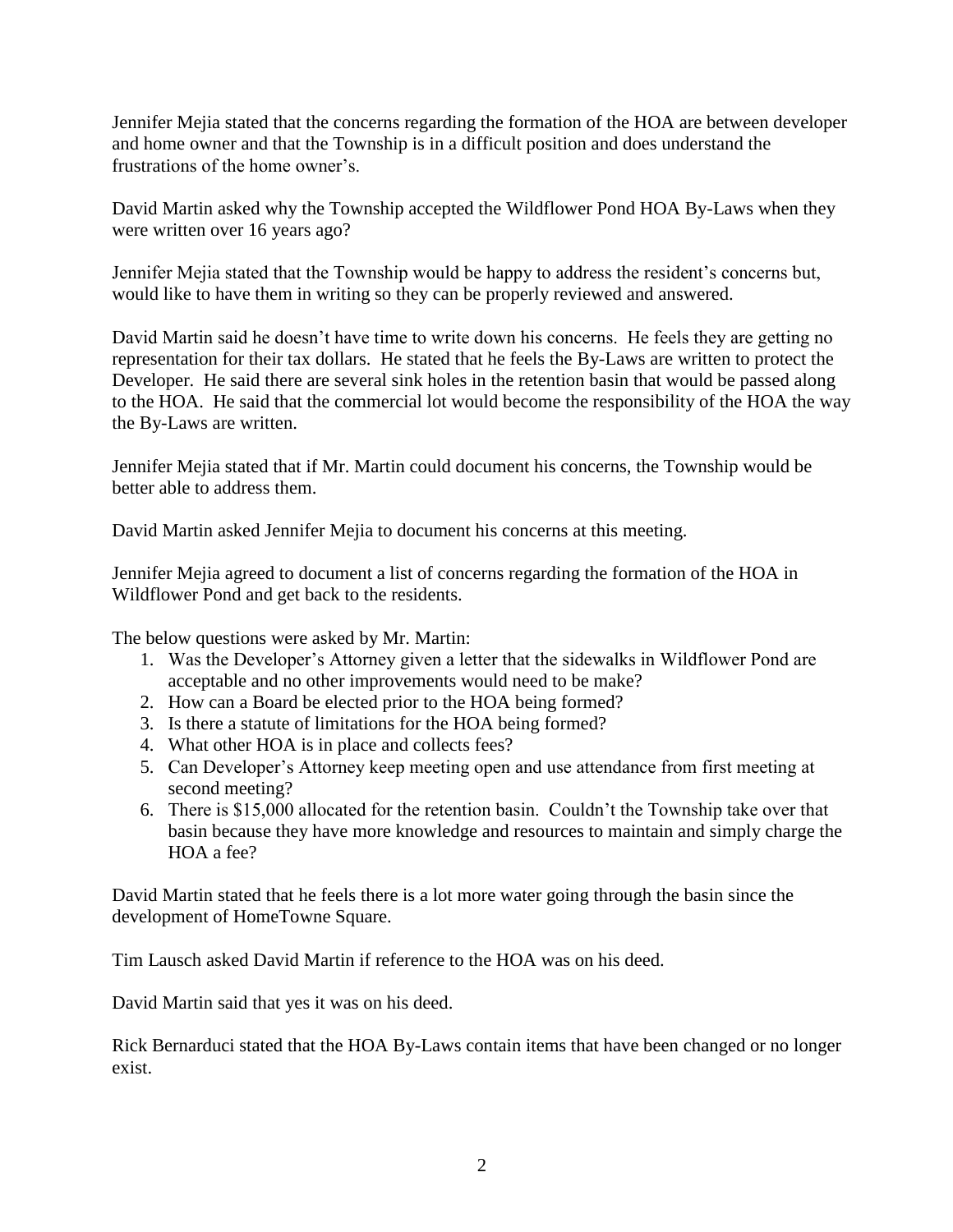Fred Thomas said that this has been going on for far too long. He would like a letter from the Township on where they stand on the issues.

Tim Lausch said he just wanted to make it is clear that the Township does not run HOA's.

Fred Thomas and Rick Bernarduci inquired if there was a letter from the Township to the Developer stating that the sidewalks in the development are acceptable?

David Martin stated that the feels the HOA is putting too much liability on the home owners in Wildflower Pond.

Rick Bernarduci has if the Township was invited to the next HOA meeting.

Tim Lausch asked what was the attendance at the first meeting.

Meeting attendance was very low, meeting held open so attendance at first meeting could be counted towards second meeting.

Keith Martin asked how the winter maintenance was.

Rick Bernarduci stated that it was terrible this year.

Rick Bernarduci and Fred Thomas both stated that the HOA should be been formed several years ago to avoid some of the current issues. Because of a large turnover rate in the development most residents are not even aware of a HOA.

Rick Bernarduci stated that the proposed HOA fee is \$78 yearly.

Gary Landis stated that typically the Developer pays for installation of the sidewalks and after street dedication, the Homeowner is responsible for maintenance and repair costs.

It was agreed Jennifer Mejia, Bob Lynn and Bruce Leisey will review the concerns and questions and notify the residents.

No other decisions were made at this time.

# **Engineer's Report**

None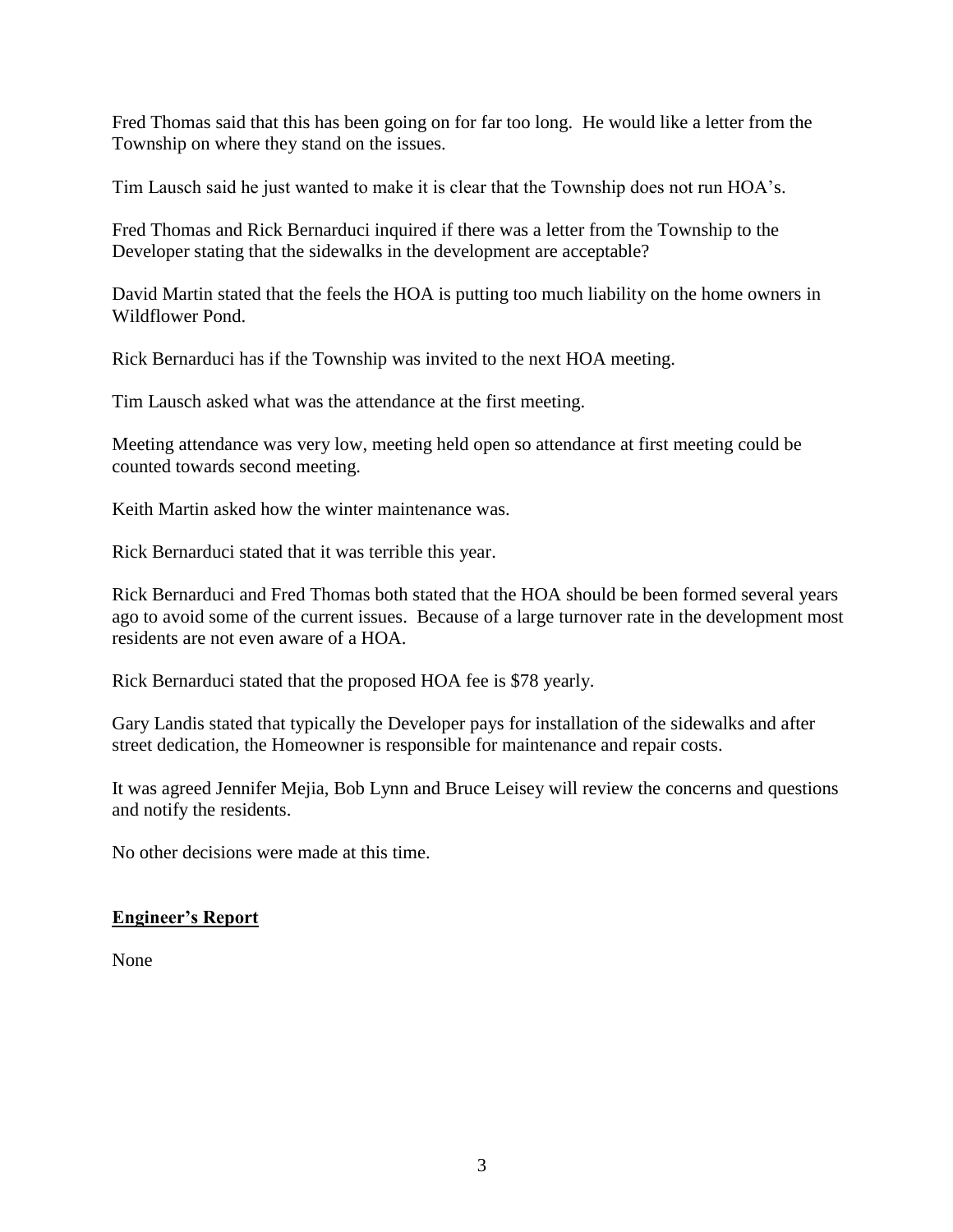# **New Business**

1. Approve and Execute Lancaster County Planning Commission MOU

Jennifer Mejia asked that this item be tabled. She would like to review with Bob Lynn and Bruce Leisey items that need clarification from the MOU with the Township's current Land Development and Sub Division Ordinance.

This item was tabled

2. Lancaster Bicycle Club Ride on August 21, 2016

After review, Keith Martin made a motion, seconded by Gary Landis to approve Lancaster Bicycle Club Ride as outlined in the letter dated 6/12/16 contingent on the Township receiving a Certificate of Insurance and coordination with the NLCRPD. \* The motion was approved unanimously.

3. Approve Purchase of De-Chlorinator for Sewage Disposal Plant

Bob Lynn informed the Board of Supervisors that because of new standards it was necessary to install the De-Chlorinator.

Gary Landis made a motion, seconded by Keith Martin to approve the purchase of the De-Chlorinator from Dutchland Incorporated in the amount of \$3,112.00 based on the contract proposal dated 6/30/16. \* The motion was unanimously approved.

4. Road Closed on North Clay Road

Tim Lausch said that he has received a complaint regarding the fact that with the closing of North Clay road, people are turning off at Church and when they reach the intersection of Church, Ice House and Leed Hill they have no idea which way to go and are driving through yards and driveways to get turned around.

It was discussed if a "temporary" 4-way stop could be installed during the bridge construction project.

Bob Lynn stated that it is not possible to install a temporary 4-way stop. He said that the Township could post detour signs for the Penn Dot. Penn Dot is not permitted to detour cars on Township roads and that is why the signs state that the road is closed.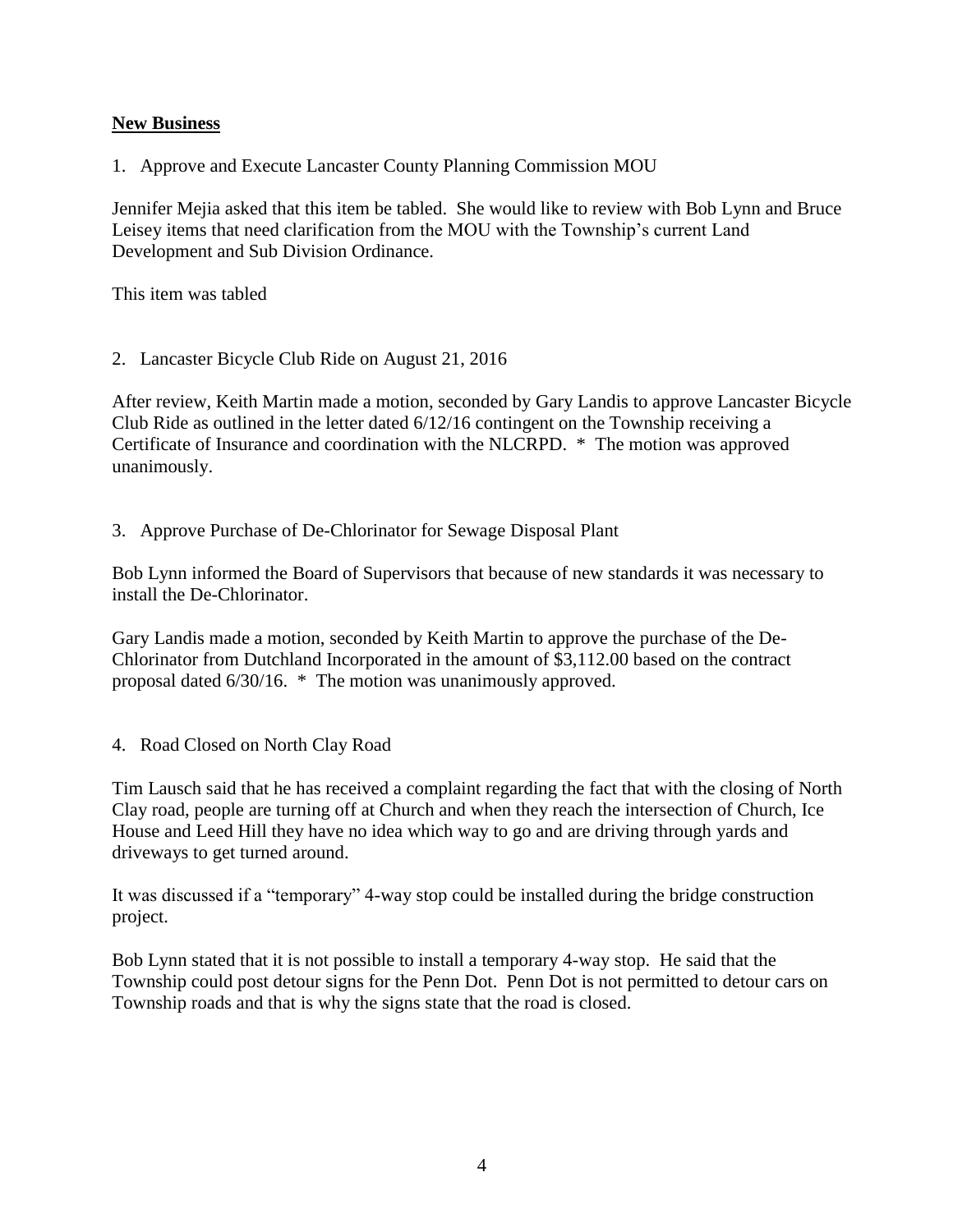It was discussed if the road closed signs could be located more towards the center of the road to deter outside traffic from going through. Possibly the sign could also state "local traffic only".

Bob Lynn will contact Penn Dot and see if changes can be made.

# **Bills to be Paid**

## General Fund

Keith Martin made a motion, seconded by Gary Landis, to approve the General Fund bills totaling \$21,559.88 for the month of June. \* The motion was approved unanimously.

#### Rec Fund

Keith Martin made a motion, seconded by Gary Landis, to approve the Recreation Fund bills totaling \$629.31 for the month of June. \* The motion was approved unanimously.

## Sewer Fund

Keith Martin made a motion, seconded by Gary Landis, to approve the Sewer Fund bills totaling \$6,370.91 for the month of June. \* The motion was approved unanimously.

## **Reports for the Month**

- 1. Chief of Police / Police Department
- 2. Fire Companies / Ambulance
- 3. DMR
- 4. Planning Commission Minutes
- 5. Engineer's Report
- 6. Manager's Report
- 7. Zoning Officer's Report
- 8. Road Master's Report